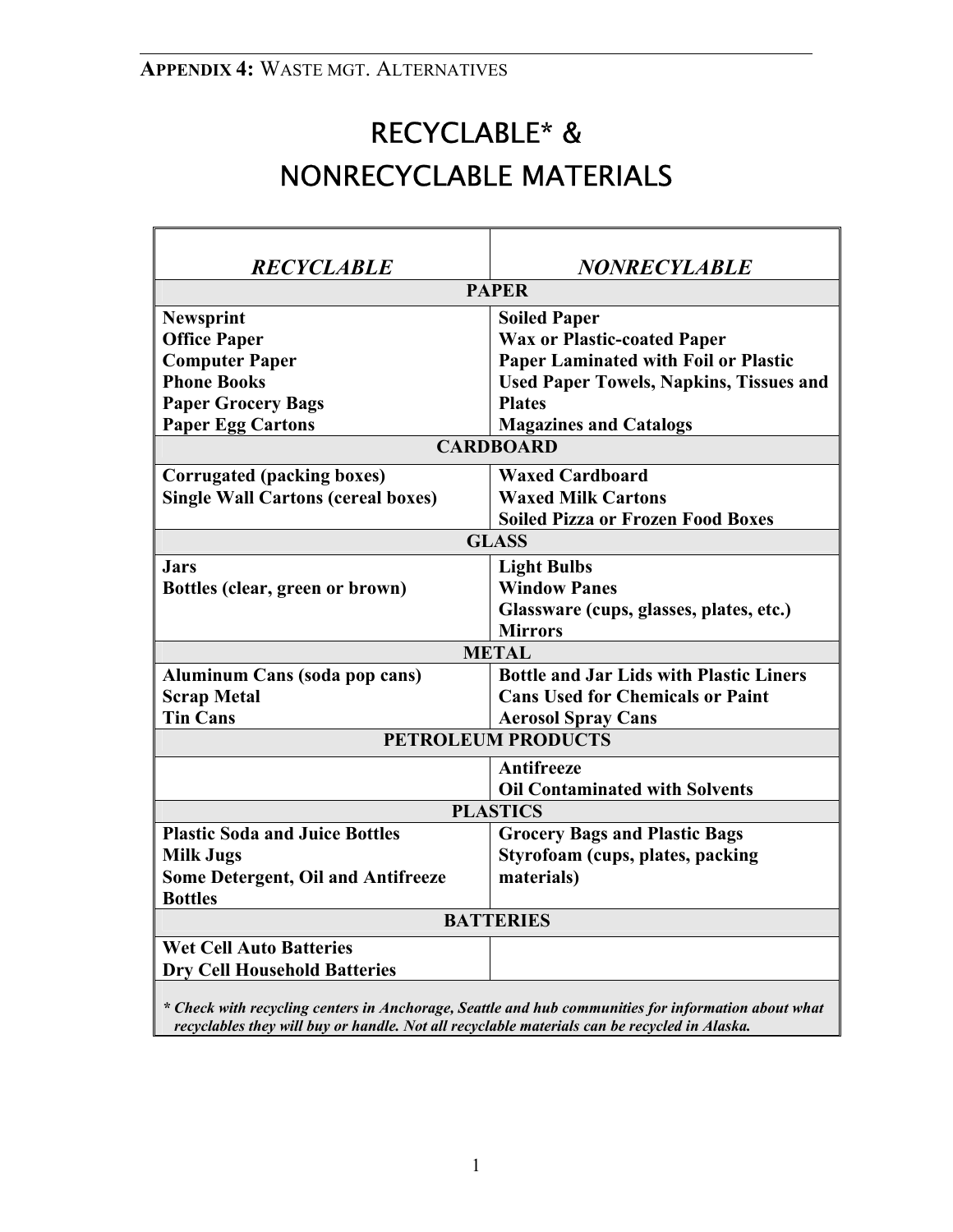| <b>WASTE PROBLEMS AND ALTERNATIVES</b>                                                                                                                                                            |                                                                                                                                                                                                                                                   |                                                                                                                                                                                                                                                                                                                                                                                                                                                                                                                                                                                                                |  |  |  |
|---------------------------------------------------------------------------------------------------------------------------------------------------------------------------------------------------|---------------------------------------------------------------------------------------------------------------------------------------------------------------------------------------------------------------------------------------------------|----------------------------------------------------------------------------------------------------------------------------------------------------------------------------------------------------------------------------------------------------------------------------------------------------------------------------------------------------------------------------------------------------------------------------------------------------------------------------------------------------------------------------------------------------------------------------------------------------------------|--|--|--|
| <b>Waste Type</b>                                                                                                                                                                                 | <b>Problems Associated with Waste</b>                                                                                                                                                                                                             | <b>Alternatives to Land Disposal</b>                                                                                                                                                                                                                                                                                                                                                                                                                                                                                                                                                                           |  |  |  |
| Food Waste: Food scraps, hide hair, fish<br>wastes, solid and liquid fats                                                                                                                         | Attracts animals & insects; creates odors & settles<br>as it decomposes; site cover may crack or<br>subside; produces gases; decomposition slowed if<br>compacted, covered, too dry or too dense.                                                 | Compost to return nutrients to the soil. Use compost for<br>gardening. Use as fill or landfill/dumpsite cover.<br>Burn under controlled conditions. Feed food scraps to pets.<br>Avoid cooking or buying more food than can be consumed before<br>spoiling.                                                                                                                                                                                                                                                                                                                                                    |  |  |  |
| Paper: Mixed paper, office paper,<br>cardboard, newspapers, magazines,<br>envelopes, telephone books, paper bags,<br>and cardboard containers such as cereal<br>boxes, packing boxes, egg cartons | Litter. Fuel source for uncontrolled fires. May<br>release dioxins or metals from inks and coatings<br>into landfills/dumpsites. Most common type of<br>waste (about 40% of all waste is some type of<br>paper).                                  | Reduce: Shop for items with less packaging; use both sides of<br>paper. Buy unbleached, uncoated paper printed using<br>nonmetallic inks. Reduce junk mail by calling mailing lists and<br>catalog companies to get off mailing lists.<br>Reuse: Ask stores to reuse packaging for other purposes. Use<br>back of paper as scrap paper. Use cardboard for packing<br>batteries. Use untreated paper for home fires.<br>Recycle: Separate clean and dry paper types and recycle. Ship<br>office paper, mixed paper, computer paper, cardboard, or<br>newspaper to paper recyclers. Buy recycled paper products. |  |  |  |
| Plastic: Plastic soda, water, milk and<br>juice bottles, shampoo bottles,<br>laundry/bleach bottles, six-pack rings,<br>packaging materials (Styrofoam peanuts),<br>bags and plastic wrap.        | Litter problems. Burning creates toxic smoke.<br>Does not degrade. Will not compost or<br>decompose. Large volume - takes up space at<br>landfill/dumpsite.                                                                                       | Refuse: Buy only recyclable plastics. Ban non-recyclable plastics,<br>such as plastic shopping bags. Avoid throwing away plastic. Buy<br>in bulk instead of many small disposable containers. Request<br>stores to provide goods without plastic packaging.<br>Reuse: Refill bottles and reuse plastic containers for storage.<br>Use as fishnet floats and boat bumpers. Crochet plastic bags into<br>rugs, purses and tote bags.<br>Recycle: Sort and ship for recycling.<br>Compact and landfill. Landfilling creates no pollution problems to<br>air, water or land. DO NOT BURN.                          |  |  |  |
| Textiles: Clothing including shoes, linens<br>(sheets, towels and blankets), clean rags,<br>carpets and rugs, or anything made out of<br>fabric or similar material.                              | Carpets and rugs can become a home for rats and<br>mice. Burning polyester, plastic clothing (raingear<br>or rubber boots and shoes) and nylon rugs and<br>carpets can emit toxic fumes.                                                          | Reuse. Donate. Set up sheltered salvage area for exchanging<br>items. Host community clothing exchange.                                                                                                                                                                                                                                                                                                                                                                                                                                                                                                        |  |  |  |
| Leather & Rubber: Miscellaneous rubber<br>parts, leather covers, etc.                                                                                                                             | Minimal concerns.                                                                                                                                                                                                                                 | Reuse. Set up salvage area.                                                                                                                                                                                                                                                                                                                                                                                                                                                                                                                                                                                    |  |  |  |
| Furniture: Couches, desks, chairs, beds,<br>tables, etc.                                                                                                                                          | Furniture stored outdoors can attract rats and<br>mice. They can carry diseases and inhaling<br>droppings can be a serious health risk.                                                                                                           | Reuse. Set up salvage area. When retrieving furniture left<br>outside, check for droppings before moving items.                                                                                                                                                                                                                                                                                                                                                                                                                                                                                                |  |  |  |
| Glass: Bottles for juice, beer, wine, liquor<br>and other products, and jars for food,<br>cosmetics and other products.                                                                           | Abrasion danger to trash handlers. Inert-will not<br>pollute soil, water or air. Will not compost or burn<br>but will melt at high temperatures; most<br>incinerators and burn boxes require sorting of<br>glass to prevent operational problems. | Crush for use in place of sand or gravel in concrete, road base,<br>asphalt. Separate clear and colored glass and recycle. Crush and<br>use as landfill cover. Reuse for storage containers.                                                                                                                                                                                                                                                                                                                                                                                                                   |  |  |  |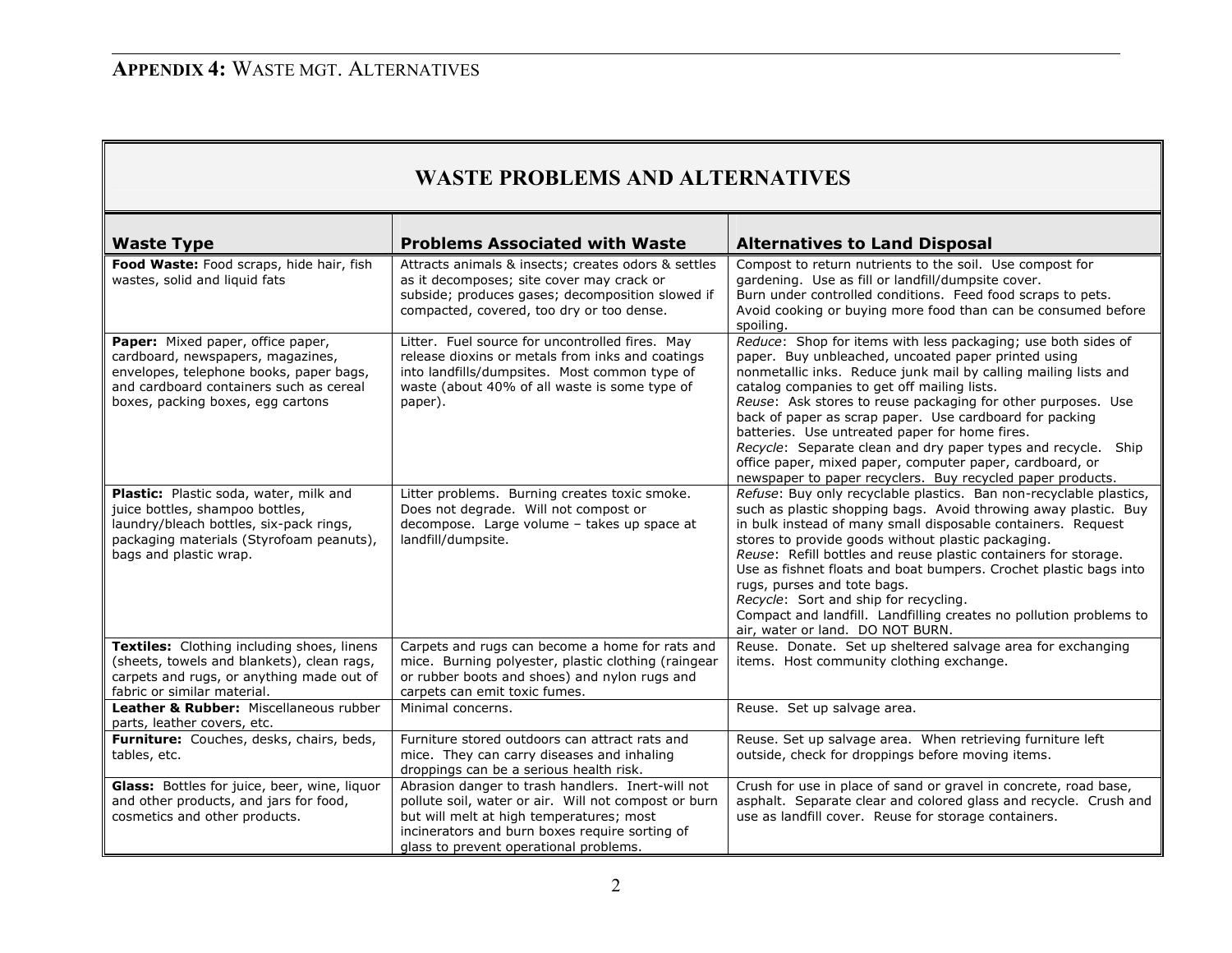## **APPENDIX 4:** WASTE MGT. ALTERNATIVES

| Metals: Aluminum containers and<br>packaging including food and soda pop<br>cans. Tin cans including steel (bimetal and<br>tin) food and beverage cans. Scrap metal,<br>55-gal drums, copper, and brass.                                                                                                  | Corrosion slowly releases metals and causes<br>landfill settling. Improperly compacted metals can<br>rupture site cover. Burning contaminates ash,<br>little heat recovery or volume reduction is<br>achieved. Bulky, difficult to compact and landfill.<br>If incinerated, metals concentration in ash could<br>be toxic | Recycle. Alaskans Litter Prevention and Recycling (ALPAR)j flies<br>aluminum cans from villages to a recycling center free-of-charge.<br>A check is issued for the value of the aluminum. Local<br>barge/airlines/air cargo companies may transport other metal<br>types for reduced rates. Before placed in landfill ensure metal is<br>contaminant free. Collect scrap metal and ship for recycling.                                                                                                                                                                                                                                                                                                                                                                                                                                                                                                                                                                                                                                                                                                                          |  |
|-----------------------------------------------------------------------------------------------------------------------------------------------------------------------------------------------------------------------------------------------------------------------------------------------------------|---------------------------------------------------------------------------------------------------------------------------------------------------------------------------------------------------------------------------------------------------------------------------------------------------------------------------|---------------------------------------------------------------------------------------------------------------------------------------------------------------------------------------------------------------------------------------------------------------------------------------------------------------------------------------------------------------------------------------------------------------------------------------------------------------------------------------------------------------------------------------------------------------------------------------------------------------------------------------------------------------------------------------------------------------------------------------------------------------------------------------------------------------------------------------------------------------------------------------------------------------------------------------------------------------------------------------------------------------------------------------------------------------------------------------------------------------------------------|--|
| Yard Wastes/Wood: Grass clippings,<br>leaves, weeds, brush and branches, tree<br>stumps. Wood is composed of pallets,<br>crates, barrels and furniture.                                                                                                                                                   | Shelters rodents and other animals. Some treated<br>wood is hazardous waste.                                                                                                                                                                                                                                              | Compost yard waste. Shred to mulch for land cover. Burn<br>untreated wood under controlled conditions. Reuse wood,                                                                                                                                                                                                                                                                                                                                                                                                                                                                                                                                                                                                                                                                                                                                                                                                                                                                                                                                                                                                              |  |
| <b>Household Hazardous Wastes (HHW):</b><br>Paint, paint thinners, pesticides, weed<br>killers, turpentine, kerosene, acetone,<br>varnishes, lacquers, fuel additives,<br>carburetor cleaners, detergents, bleach,<br>broken fluorescent light bulbs, out-dated<br>medicines, certain household cleaners. | Toxic. Pollute soil, water and air. May react to<br>cause fires, explosions and poisonous gases.<br>Hazardous substances can seep into the ground<br>and pollute drinking material. Improper handling<br>can burn skin and breathing fumes may cause<br>respiratory illnesses.                                            | Use up materials for their intended purpose. Separate from other<br>garbage and don't landfill or burn. Shelter off-ground for<br>community re-use or shipment. A material is hazardous if the<br>label contains words such as flammable, corrosive, toxic,<br>explosive and/or volatile. Educate public about what is<br>hazardous. Only use when necessary. Select least toxic option<br>(use water-based paint rather than oil-based paint). Don't<br>purchase more than you need. Reuse and recycle when possible.<br>Large quantities from businesses must be treated and disposed of<br>as a hazardous waste (shipped to a hazardous waste facility).<br>Small quantities from businesses or households can be disposed<br>of in PERMITTED landfills that will accept this type of waste.<br>Annual "spring cleanup" can be used to collect this type of waste<br>for shipping to licensed handling facility. Small quantities of<br>household hazardous waste are not currently prohibited<br>from disposal in permitted landfills, but should be<br>separated when possible because they can pollute soil and<br>water. |  |
| Dirt and Ash: Incinerator ash,<br>miscellaneous dirt, ash from wood stoves<br>and burn barrels.                                                                                                                                                                                                           | Ash can be hazardous and should be tested.                                                                                                                                                                                                                                                                                | Use as landfill/dumpsite cover. Use for road construction fill.                                                                                                                                                                                                                                                                                                                                                                                                                                                                                                                                                                                                                                                                                                                                                                                                                                                                                                                                                                                                                                                                 |  |
| Appliances: Large: ovens, microwaves,<br>refrigerators, freezers, washers, dryers,<br>and water heaters. Small: coffee makers,<br>irons, food mixers, etc,                                                                                                                                                | Bulky and difficult to compact and landfill.<br>Minimal heat recovery from incineration. Freon is<br>hazardous. Most are metal and will not burn.<br>Temptation to scavenge in landfill exposes people<br>to health and safety hazards.                                                                                   | Set up salvage area. Ship and recycle as scrap metal. Freon<br>must be removed by qualified technician prior to compaction,<br>shipping or landfill disposal.                                                                                                                                                                                                                                                                                                                                                                                                                                                                                                                                                                                                                                                                                                                                                                                                                                                                                                                                                                   |  |
| Electronic Goods: Computers and<br>monitors, electronic parts, TV's, CD<br>players, VCRs, radios, stereos, etc.                                                                                                                                                                                           | Contain heavy metals and hazardous chemicals.                                                                                                                                                                                                                                                                             | Reuse. Donate. "Take apart and put together" school projects.<br>Store above ground and cover.                                                                                                                                                                                                                                                                                                                                                                                                                                                                                                                                                                                                                                                                                                                                                                                                                                                                                                                                                                                                                                  |  |
| Waste Oil: Oil produced by generators,<br>snow machines, outboard motors, cars,<br>boats and other machines.                                                                                                                                                                                              | Used oil contains metals and toxic contaminants<br>that can pollute the groundwater and surface<br>water. Used oil is a potential fire danger. If<br>improperly burned can also pollute the air and<br>cause noxious smoke. Potential hazardous waste<br>from accumulation of metals in oil.                              | Heat recovery in waste oil burner. Ship out for refining or<br>disposal as hazardous waste. Set-up drop off area for used oil.<br><b>DO NOT LANDFILL.</b>                                                                                                                                                                                                                                                                                                                                                                                                                                                                                                                                                                                                                                                                                                                                                                                                                                                                                                                                                                       |  |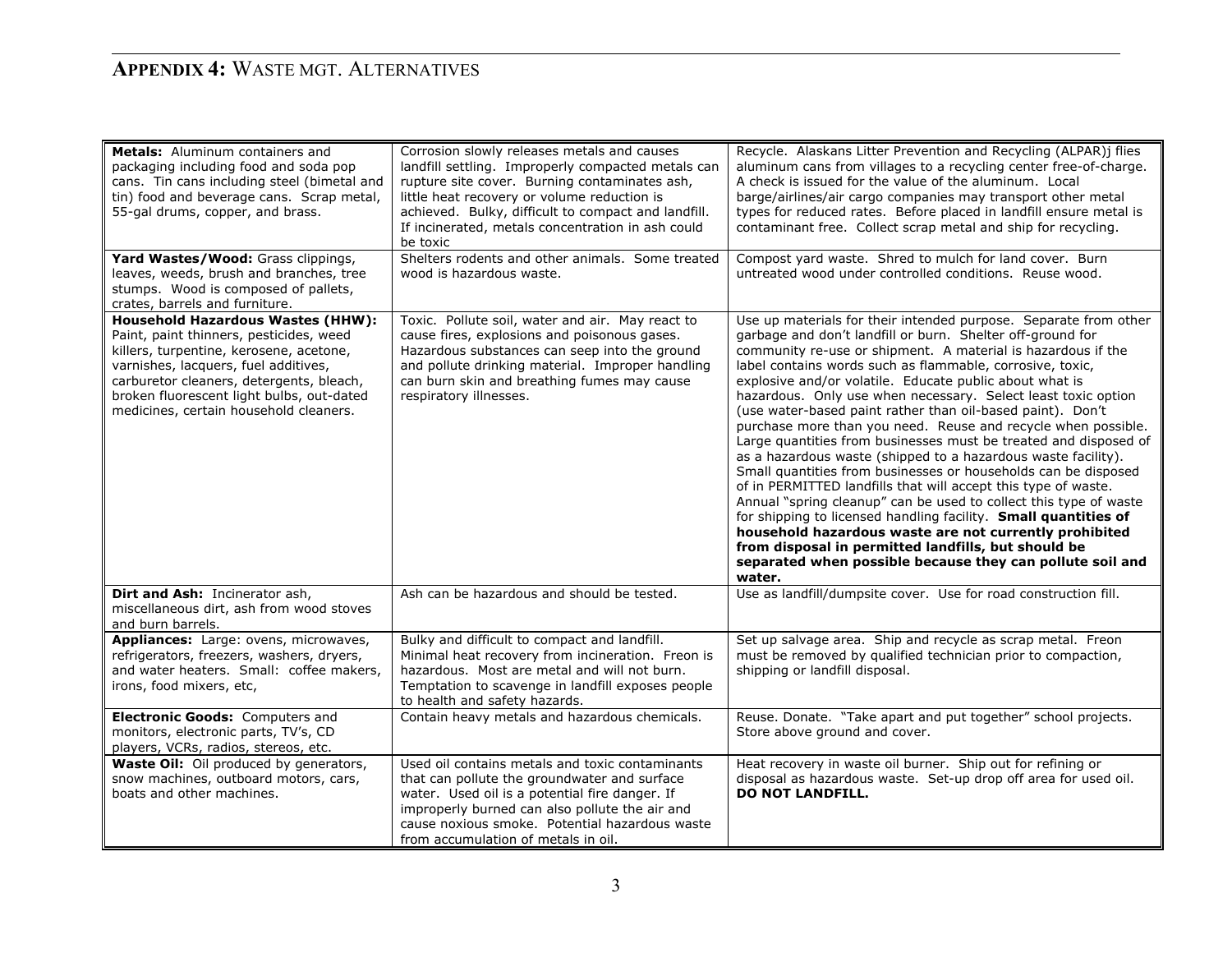## **APPENDIX 4:** WASTE MGT. ALTERNATIVES

| Junk Vehicles: Scrap or abandoned<br>automobiles, snow machines, boats,<br>outboard motors, four-wheelers.                                         | Bulky. Batteries, tires, fluids, etc. can<br>contaminate groundwater. Require stripping of<br>batteries, tires, fluids, etc. before crushing.<br>Crushing can be expensive. Eyesores. Difficult<br>and expensive to transport for recycling or<br>disposal. Children can get hurt playing on them. | Repair. Sell for parts. Crush and ship for recycling as scrap<br>metal. Landfill if no other option available. Donate. Remove<br>batteries, fluids, and tires before crushing, storing on ground or<br>landfilling.                                                                                                                                                                                                                       |  |
|----------------------------------------------------------------------------------------------------------------------------------------------------|----------------------------------------------------------------------------------------------------------------------------------------------------------------------------------------------------------------------------------------------------------------------------------------------------|-------------------------------------------------------------------------------------------------------------------------------------------------------------------------------------------------------------------------------------------------------------------------------------------------------------------------------------------------------------------------------------------------------------------------------------------|--|
| Medical Waste: Any solid waste<br>generated in the diagnosis or treatment of<br>humans or animals. Syringes, bandages,<br>unused medications, etc. | Potential to spread disease through direct contact,<br>water or animal scavengers. Certain medications<br>are poisonous.                                                                                                                                                                           | Take to local clinic. Burn under controlled conditions. Implement<br>strict collection/disposal quidelines for their disposal. Collect<br>infectious waste in secure labeled containers and dispose of as a<br>hazardous waste.                                                                                                                                                                                                           |  |
| <b>Construction &amp; Demolition Debris:</b><br>Concrete, asphalt, wiring, drywall, piping.                                                        | Temptation to scavenge in landfill exposes people<br>to health and safety hazards.                                                                                                                                                                                                                 | Reuse. Make available through materials and exchange<br>programs. Concrete and asphalt can be taken to quarries for<br>recycling. Set-up salvage area.                                                                                                                                                                                                                                                                                    |  |
| <b>Sewage &amp; Fish and Animal Waste:</b><br>Honey bucket waste. Animal carcasses<br>and droppings. Fish carcasses and<br>processing waste.       | Infectious. Could spread disease through direct<br>contact, water or animal scavengers. Odors.<br>Breeds insects. Fish and animal carcasses attract<br>bears, foxes, seagulls, eagles and other animal<br>and bird scavengers.                                                                     | Reclaim - keep separate from other waste. If no sewer system,<br>dispose of honeybucket waste in separate lagoon. Bury animal<br>and fish waste. Compost fish waste. KEEP SEPARATE FROM<br>TRASH.                                                                                                                                                                                                                                         |  |
| <b>Tires:</b> Tires from cars, trucks, four-<br>wheelers, etc.                                                                                     | Tires retain water and create mosquito breeding<br>grounds. Burning gives off dense, toxic smoke<br>and fire is difficult to put out. Difficult to shred.<br>Take up lots of landfill space.                                                                                                       | Retread. Reuse for raised bed gardens, slope or road stabilization<br>bumpers, play ground equipment. Shred or grind for use as<br>mulch or fill. Ship out for recycling. Landfill. DO NOT BURN.                                                                                                                                                                                                                                          |  |
| <b>Batteries:</b> Batteries from cars, trucks,<br>boats, snow machines, motorcycles and<br>four-wheelers.                                          | Batteries corrode, releasing heavy metals and<br>acid. Exposure to lead can cause nerve damage,<br>death or chronic illness in animals and people.<br>Acid will burn eyes and skin. Burning batteries<br>produces poisonous gas. Can pollute soil or water.                                        | Arrange with barge line or air carrier to transport batteries to a<br>recycling center in Anchorage or Seattle. Must follow special<br>procedures to drain and neutralize acid. Require special<br>packaging for transport. Fish tote crates may be acceptable. Only<br>lead/acid batteries can be recycled. Require careful handling and<br>storage to prevent spills. Must be stored in a dry place. DO NOT<br><b>LANDFILL OR BURN.</b> |  |

## **GENERAL CONTACT NUMBERS FOR INFORMATION & ASSISTANCE:**

- Shipping Companies: Northern Air Cargo (800) 478-3330; Northland Barge Services (800) 426-3113
- Batteries: Battery Specialists of Alaska (907) 276-5251; Interstate Battery (907) 349-1577; Northern Air Cargo (800) 478-3330
- Materials Exchange: Alaska Materials Exchange (907) 269-7586
- Hazardous Waste: MOA Transfer Site (907) 343-6298; Poison Control (800) 478-3193; Alaska Pollution Control (907) 344-5036
- Composting: Anchorage Composting Facility (907) 243-8577; USDA Cooperative Extension Service (907) 786-6300; Can-O-Worms (888) 422-2129
- Recycling Companies: West Seattle Recycling (206) 935-4255; Smurfit Stone Recycling (907) 243-8577; ALPAR Flying Cans Program – (907) 274-3266; Alaska Metal Recycling – (907) 696-2246; Alaska Tire Recycling (907) 344-1668

Source: Trash Management Guide, 1992; Open Dump Closure Report for Tlingit Haida Central Council, Zender Engineering, 2002.